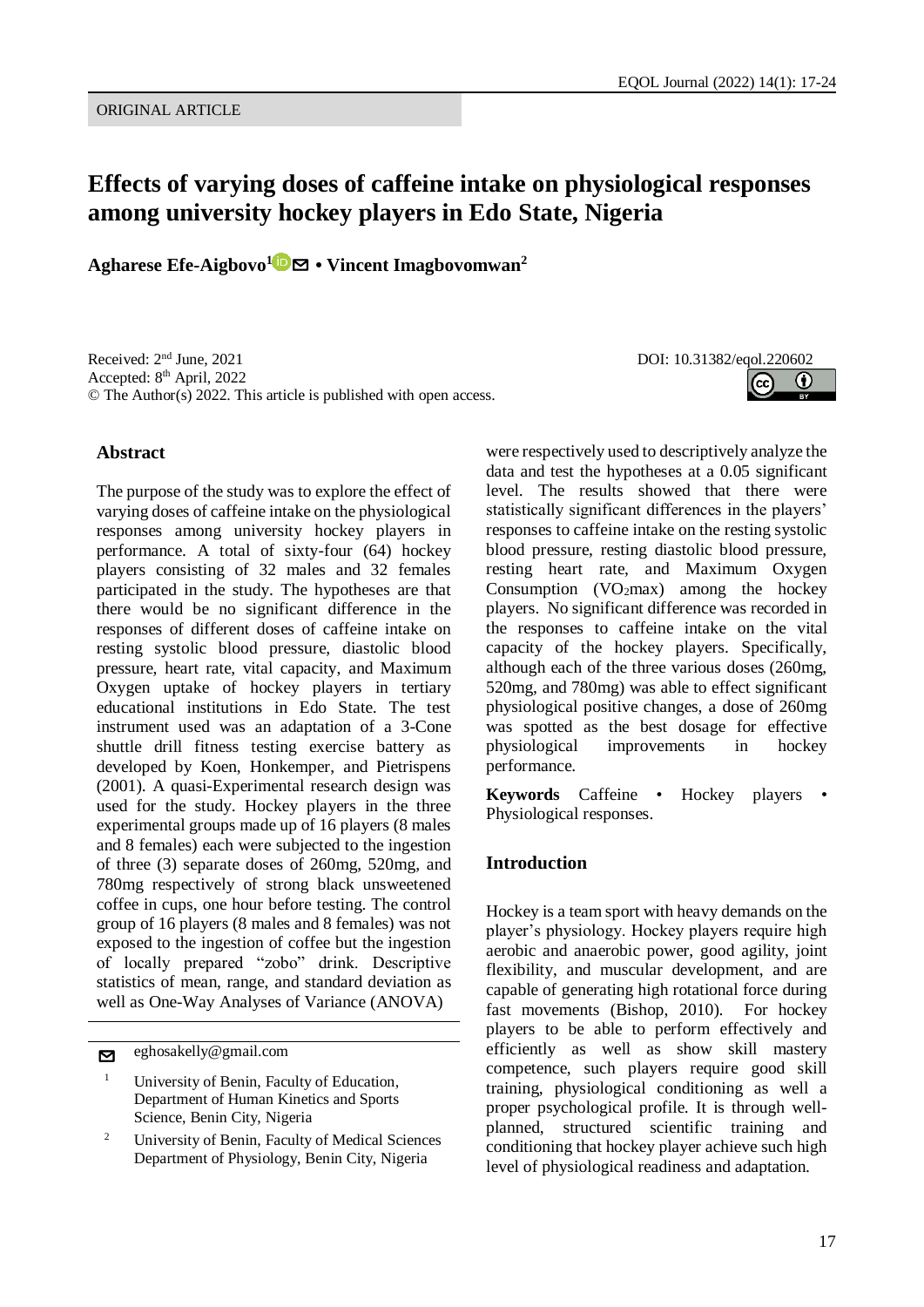However, successful performance in ball games stresses not only the physiological systems but also imposes a high degree of technical and cognitive demands (McDaniel, McIntire, Streitz, Jackson & Gaudet, 2010).

It has been observed by (Agwubike, 2005; Glynn & Fiddle, 2009) that certain physiological changes accompany sports performance. These changes include, among others, increase and enhanced blood pressure, heart rate, respiration, oxygen- uptake, blood circulation velocity, and force of muscular contraction. According to The Mayo Clinic (2007), normal systolic blood pressure for adults is less than 120 mmHg and systolic levels over 140 mmHg are considered high. The Mayo Clinic (2007), further emphasized that these numbers can be chronically elevated, a condition known as hypertension, and alternatively, systolic blood pressure may rise temporarily due to stress, activity, or drugs, such as caffeine. They further pointed out that the amount of caffeine in 2 to 3 cups of coffee can cause systolic blood pressure to rise between 3 and 14 mmHg and diastolic pressure can be increased from 4 to 13 mmHg. This is typically a temporary rise in blood pressure levels, and its effects are short-lived.

However, Systolic blood pressure raises in a positive linear pattern with an increase in the amount of caffeine administered (Robert, 2005; Farag, Whitsett, Mckey, Wilson, Vincent, Everson-Rose, & Lovallo, 2010). The jump in blood pressure could be related to caffeine's effects on the blood vessels or the fact that caffeine causes the body to secrete more adrenaline, which in turn makes the blood pressure rise (The Mayo Clinic, 2007). Molt, O'Cannor, and Dishman (2003) and Molt, O'Cannor, Tubandt, Puetz, and Ely (2006) emphasized that caffeine will continue to affect the body as long as it remains in the blood. Caffeine was reported to increase blood pressure 70 years ago (Myer, 2004). According to Lichtenstein (2002), caffeine could block a hormone that helps keep the arteries widened. To her, caffeine causes the adrenal gland to release more adrenaline which causes the blood pressure to increase. Some people who regularly drink caffeine have a higher average blood pressure than those who drink none (Lichtenstein, 2002).

Consumption of a large amount of caffeine leads to heart palpations (Lancu, Olmer & Strous, 2007). The same authors classified caffeine as a stimulant because when consumed in even small amounts, it will stimulate the central nervous system, the cardiac muscle (causing an increased heart rate, and blood

pressure), and the respiratory system. As a CNS stimulant, caffeine triggers and increases blood circulation, heart rate, urine output, and gastric secretion and causes a decrease in glucose metabolism (Armstrong, 2002). Weinberg and Bealer (2002) confirmed that caffeine acts at other sites in the body to increase heart rate, constrict blood vessels, relax air passages to improve breathing, and allow some muscles to contract more easily. Molt et al (2003) and Molt et al (2006) further explained that caffeine doses ranging from 250mg to 750mg can produce an abnormal restlessness, rapid heart rate, abnormal heart rhythms, higher blood pressure, birth defects in offspring, higher body temperature and increased secretion of gastric acids leading to a stomach problem. Others are nausea, headache, tense muscles, and sleep disturbances and can also cause Anorexia. They pointed out also that doses over 750mg can produce a reaction similar to an anxiety attack including delirium, ringing ears, and light flashes. It was stated that this amount of caffeine may come from a single dose or from many doses in a short time. Penagiotakos (2003), stated that caffeine increases the risk for heart diseases when a person becomes classified as a "heavy drinker". It was also confirmed by Grobbee, Rimm, Giovannucci, Colditz, Stampfer, Willet, (1990) and Griffith (2008) that high doses of caffeine can negatively affect concentration, attention, and behavior and can produce irregular heartbeat, nausea, restlessness, heartache, and dehydration. George, Light, Matthay, and Matthay, (2005) confirmed that caffeine stimulates the central nervous system and therefore increases the heart rate.

Griffith (2008) confirmed that caffeine's shortterm effects occur very quickly and last about four hours. These may include balance problems, a racing heart, insomnia, fatigue, and a sense of anxiety with the severity of symptoms related to the type of beverage and quantity consumed. He further stated that over time, as little as one cup of coffee per day is likely to raise blood cholesterol and blood pressure and cause the heart to race or have extra beats and one to five cups of coffee a day increases the risk of heart attack by 60 percent over those who have none, and six or more cups a day increases the risk by 120 percent. Coffee, whether caffeinated or decaffeinated, has been linked to an increase in blood pressure in people who drink more than 2 cups a day regularly (Olbrantz & Peterson, 2007).

Although the effects of caffeine have been debated, research suggests that caffeine normally results in an increase in blood pressure and perceived attention (Olbrantz & Peterson, 2007). The increase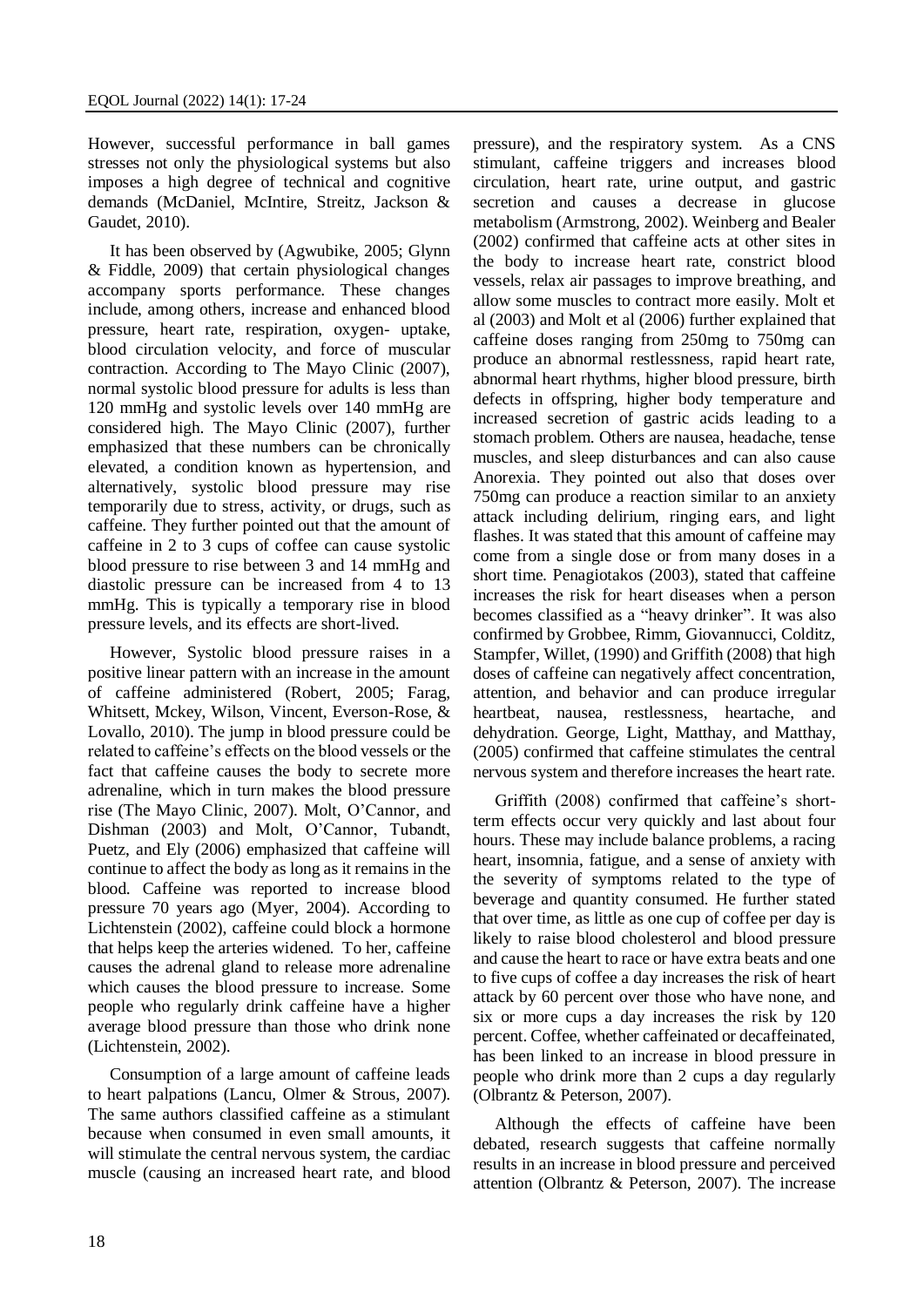in heart rate from caffeine consumption can take effect in as soon as 15 minutes and can take approximately six hours to wear off (Rist, 2010). Caffeine is not stored in the body but is eventually excreted when a person urinates. According to the University of Michigan, although sensitivity to caffeine varies from person to person, caffeine can increase heart rate by approximately three beats per minute (Rist, 2010).

Vital capacity is the maximum air a person can exhale from the lungs after maximum inhalation. Caffeine increases peak flow, vital capacity, and diastolic blood pressure (George et al, 2005). Caffeine also works through several mechanisms and has weak diuretic effects and these effects depend on the individual. The weak effects decrease diastolic blood pressure but vasoconstriction increases it. Leonard, Watson, and Mohs (1987), Graham (1991); Sokman, Armstrong, Kreamer, Casa, Daas, Judelson, and Maresh (2008) in their contributions stated that caffeine has other global effects on hormonal, muscular, cardiovascular, pulmonary and renal functions during exercise. They went further to report that research studies on the effect of caffeine in humans confirm that caffeine is a bronchodilator. It improves pulmonary function, and although it is a weak bronchodilator, it clearly has beneficial effects on direct measurements of lung function, such as the vital capacity, and also stimulates bronchodilator of alveoli, vasodilatation of blood vessels, neural activation of muscular contraction, and blood filtration in the kidneys as well as stimulates the heart, respiratory system, and central nervous system. Extreme overdose can result in death (Sokman, et al, 2008).

Maximum Oxygen uptake  $(VO_2$ max) is considered the standard to measure the physiological intensity of exercise. Maximum Oxygen Uptake  $(VO<sub>2</sub>max)$  or consumption is the maximum rate at which oxygen can be taken up, distributed, and used by the body in the performance of work (Bassert & Howley, 2000). Thus, maximum oxygen uptake (VO2max) has been used in recent research which aims at elucidating the mechanism of caffeine during maximal efforts (Bahia, Fernandez de Aguiar, Lopez, Barreto, Siqueira Gualberto, et al, 2006). Bahia et al (2006) also emphasized that caffeine has frequently been used acutely, previously for physical exercise, to delay fatigue and consequently improve performance, especially in endurance activities such as hockey. It was further stressed that 5% of caffeine consumers who abstained from caffeine for 12 to 24 hours presented at least one of the four main symptoms: headache, fatigue, dysphoria (depression or a feeling of emotional and mental discomfort), lethargy, bad temper, irritation, depression, the difficulty of concentration, and 13% felt sick.

The question that may agitate one's mind is "what is the possible response of caffeine intake to the physiological variables of hockey players? This informed why this study is not only necessary but also imperative.

The following hypotheses were formulated and tested.

- 1) There would be no significant difference in the responses of different doses of caffeine intake on resting systolic blood pressure of hockey players in tertiary educational institutions in Edo State.
- 2) There would be no significant difference in the responses of different doses of caffeine intake on resting diastolic blood pressure of hockey players in tertiary educational institutions in Edo State.
- 3) There would be no significant difference in the responses of different doses of caffeine intake to the resting heart rate of hockey players in tertiary educational institutions in Edo State.
- 4) There would be no significant difference in the responses of different doses of caffeine intake on the vital capacity of hockey players in tertiary educational institutions in Edo State.
- 5) There would be no significant difference in the effect of varying doses of caffeine intake on  $VO<sub>2</sub>max$  of hockey players in tertiary educational institutions in Edo State?

## **Method**

## *Participants*

The population for the study was all registered hockey players (school team) made up of both the regular and the reserve players from the University of Benin, Benin City, and Ambrose Ali University, Ekpoma which had outstanding hockey teams among the six tertiary educational institutions (Universities) in Edo State.

#### *Measuring instrument*

The test instrument used in this study was an adaptation of the protocol of Archna and Jasper (2008). The adaptation involved giving each of the three experimental groups doses of 260mg, 520mg, and 780mg respectively. The control group was given 260mg of "zobo" drink. To ascertain the effect of the doses of caffeine on the sports performances of the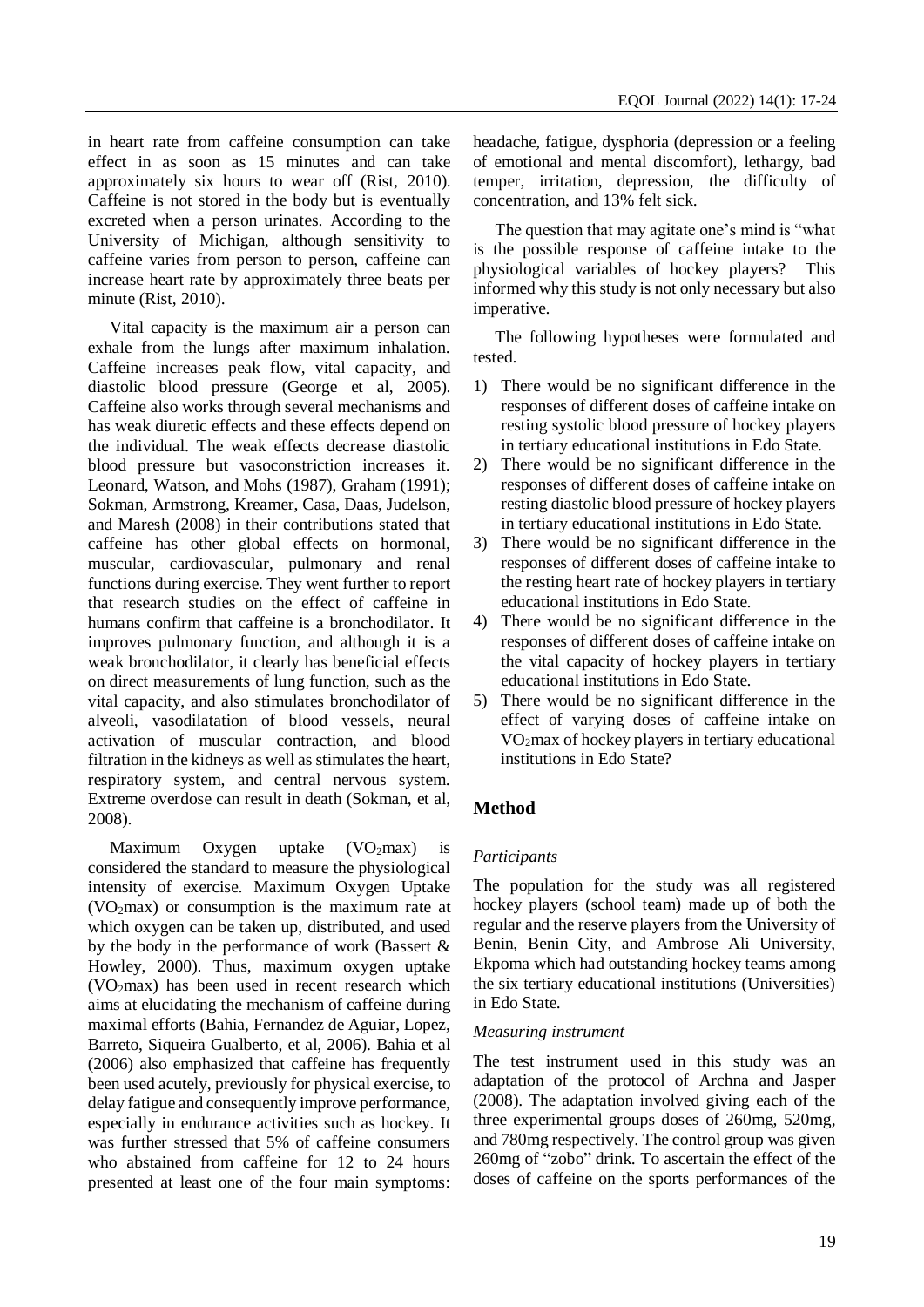hockey players, a 3-Cone Shuttle Drill Test developed by Koen, HonKemper, and PietRispen (2001) was validated and used. Blood pressure was measured with KRIS-ALOY, KA-112 Aneroid Sphygmomanometer, and Stethoscope (Medicare Instrument WUXI LTD, Wuxi, Jiangsu China). V02max was measured using the Cooper VO2max test. Heart rate was measured with a Heart monitor (Lloydspharmacy Heart Rate Monitor and Chest Transmitter, K901B. 2003, UK) and Vital capacity was measured with a portable hand-held Spirometer (Voldyne, Sherwood Medicals, St. Louis, MO, USA).

#### *Procedure*

The sample for the study was 64 players (32 males and 32 females) from two randomly selected Nigerian Universities. Participants were recruited from the regular team players and their reserved players. A purposive sampling technique was used for the study. Sample selection was achieved through a multi-stage approach. Informed consent forms were given to the players to complete and their rate of consumption of caffeine before this time was assessed. Only individuals with minimal caffeine consumption were included in the study.

### *Research design*

The pre-posttest control group experimental research design was adopted to investigate the effect of caffeine (coffee) in enhancing sports performance

**Table 1.** Differences between different supplemented groups of hockey players

among hockey players. This design was chosen since it has to do with the cause-and-effect relationship of performance differences amongst athletes.

#### *Data analysis*

The data were analyzed using descriptive statistics of mean, range, and standard deviation. They were used to answer the research questions raised by analyzing changes in physiological parameters and performance (work) alterations at the control and after ingesting varying caffeine dosages.

#### **Results**

In Table 1, the Analysis of Variance (ANOVA) was used to determine the responses of different groups to the varying doses of caffeine intake on the resting systolic blood pressure of hockey players and other variables. The F value of 37.758 was significant at 0.05 level with 3 and 60 degrees of freedom. Thus, the null hypothesis which stated that there is no significant difference in the responses of different groups to varying doses of caffeine intake on resting systolic blood pressure was rejected. This implies that there are significant differences in the responses of different groups to varying doses of caffeine intake on the resting systolic blood pressure of hockey players.

|                                            | 260mg<br>caffeine<br>$(n = 16)$ | 520mg<br>caffeine<br>$(n = 16)$ | 780mg<br>caffeine<br>$(n = 16)$ | Control<br>group<br>$(n = 16)$ |              |         |
|--------------------------------------------|---------------------------------|---------------------------------|---------------------------------|--------------------------------|--------------|---------|
| Variable                                   | $M\pm SD$                       | $M\pm SD$                       | $M\pm SD$                       | $M + SD$                       | $\mathbf{F}$ | p       |
| Resting systolic blood<br>pressure (mmHg)  | $145.63+9.64$                   | $137.81 \pm 6.57$               | $150.62 \pm 8.54$               | $122.50 + 6.83$                | 37.758       | < 0.001 |
| Resting diastolic blood<br>pressure (mmHg) | $82.50 + 4.47$                  | $88.13 \pm 8.34$                | $93.75 + 5.00$                  | $79.38 + 2.50$                 | 21.310       | < 0.001 |
| Resting heart rate (n/min)                 | $185.94 \pm 5.16$               | $188.19 + 4.15$                 | $199.88 + 8.55$                 | $174.94 \pm 3.36$              | 52.209       | < 0.001 |
| Vital capacity (1)                         | $2.70 \pm 0.43$                 | $2.72 \pm 0.80$                 | $2.71 + 0.47$                   | $2.23 \pm 0.65$                | 2.529        | 0.066   |
| VO <sub>2</sub> max                        | 150.88+4.40                     | $153.13 \pm 3.20$               | $163.69 \pm 6.17$               | $142.06 \pm 3.47$              | 63.449       | < 0.001 |

Results show that the variables are significant with an F value of 21.310 at a 0.05 level. That is, there were significant differences in the responses of the

three groups to varying doses of caffeine intake on the resting diastolic blood pressure of hockey players.

Also, show that the Analysis of Variance (ANOVA) applied to determine the responses of the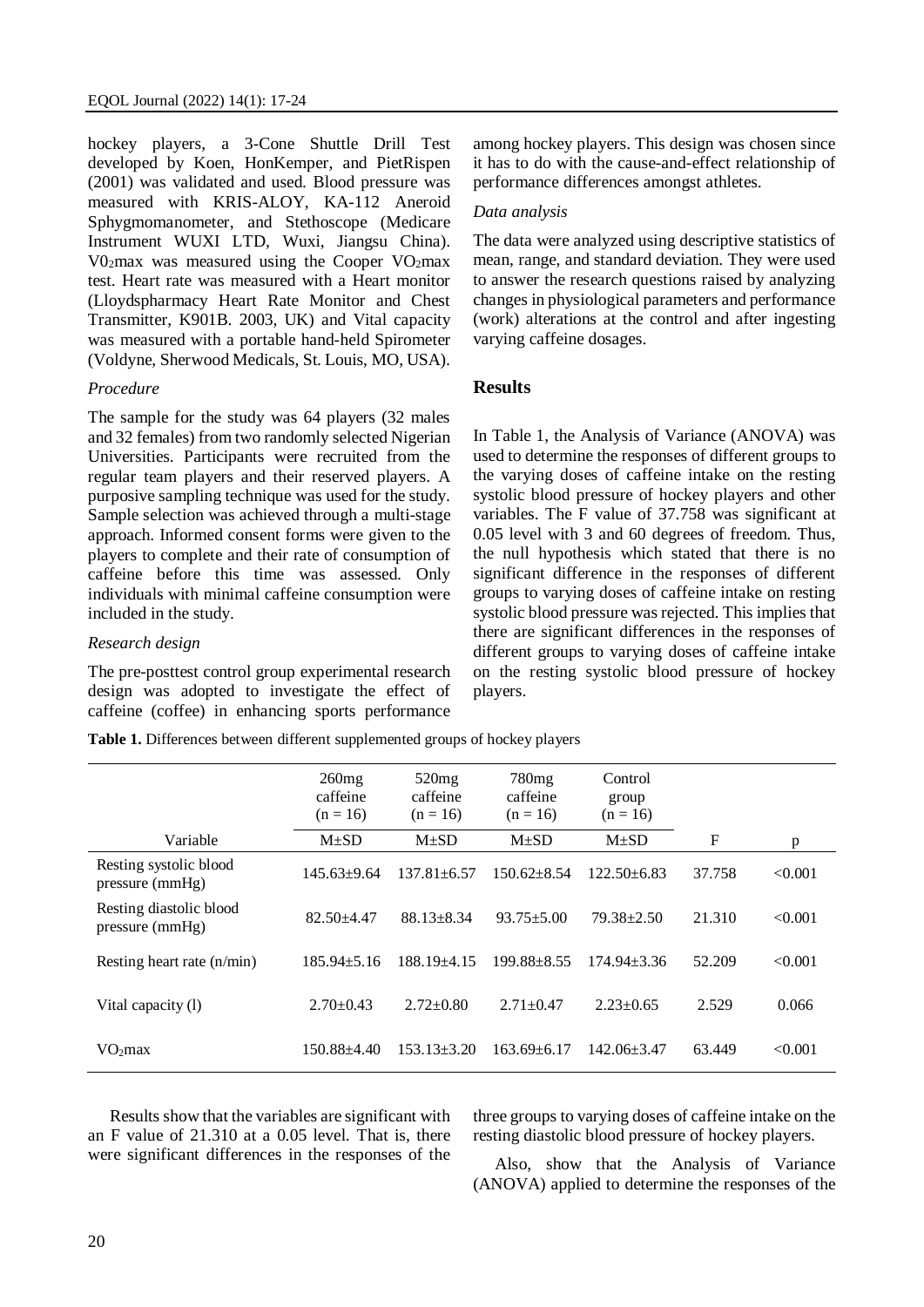groups to the varying doses of caffeine intake on the resting heart rate of hockey players yielded an F value of 52.209 at 0.05 alpha level with 3 and 60 degrees of freedom. Consequently, the hypothesis that claimed that there is no significant difference in the responses of the groups to the varying doses of caffeine intake by hockey players was rejected. The implication is that there are significant differences in the responses of the different groups to the varying doses of caffeine intake on the resting heart rate of hockey players.

Responses of the different groups to varying doses of caffeine intake on the vital capacity for the three experimental groups and one control group were not significant. The null hypothesis which stated that there is no significant difference in the responses of the groups to varying doses of caffeine intake on the vital capacity of the hockey players was retained. In conclusion, the responses of a different group to varying doses of caffeine intake on vital capacity did not differ among the groups.

Also, that the responses of different groups to varying doses of caffeine intake on the  $VO<sub>2</sub>max$  of hockey players were significant (F=63.449) at a 0.05 level. Therefore, the null hypothesis was rejected. The implication is differences in the responses to the varying doses of caffeine intake on the VO2max of the three experimental groups were significant (F=63.449, sig.000) and when the control group was added to the three experimental groups and computed, it was still yielded a significant result (F=63.449, sig.000).

## **Discussion**

The resting systolic blood pressure for each of the groups after the ingestion of caffeine (coffee) in between pre and post-test periods was assessed. In all cases, the resting systolic and diastolic blood pressures assessed with the testing protocols were statistically significant at a 0.05 level. This result aligns with those reported by Lichtenstein (2002) and The Mayo Clinic (2007) which stated that systolic blood pressure may rise due to drugs such as caffeine and that the amount of caffeine in 2 to 3 cups of coffee can cause systolic blood pressure to rise between 3 and 14mmHg. However, diastolic blood pressure can be increased from 4 to 13 mmHg. Robert (2005) further emphasized that systolic blood pressure raises in a particular linear pattern with an increase in the amount of caffeine administered. It is on this note that Lichetenstein (2002) pointed out that caffeine causes the adrenal gland to release more adrenaline which causes the blood pressure to increase. This was also supported by Myer (2004) who emphasized that caffeine was reported to have increased blood pressure 70 years ago. Molt, O'Cannor, and Dishman (2003) and Molt, O'Cannor, Tubandt, Puetz, and Ely (2006) emphasized that caffeine will continue to affect the body as long as it remains in the blood. Caffeine has the potential to affect all systems of the body as it is absorbed by most tissues.

For each group, the mean resting heart rate was recorded in this study following responses to different doses of caffeine intake. The analysis of variance conducted on the test scores for experimental groups resulted in statistically significant differences. This implies that there was a significant effect of the various doses of caffeine on the players' resting heart rate. Hence, the null hypothesis was rejected. This result agrees with the views of Molt et al (2003) and Molt et al (2006) who indicated that caffeine doses ranging from 250mg to 750mg can produce an abnormal restlessness, rapid heart rate, abnormal heart rhythms, higher blood pressure, birth defects in offspring, higher body temperature and increased secretion of gastric acids leading to a stomach problem. Others are nausea, headache, tense muscles, and sleep disturbances and can also cause Anorexia. They pointed out also that doses over 750mg can produce a reaction similar to an anxiety attack including delirium, ringing ears, and light flashes. It was stated that this amount of caffeine may come from a single dose or from many doses in a short time. This position is further supported by Penagiotakos (2003) who stated that caffeine increases the risk for heart diseases when a person becomes classified as a "heavy drinker". In his support, Griffith (2008) also confirmed that high doses of caffeine can negatively produce irregular heartbeat and also leads to a racing heart. Rist (2010) pointed out that an increase in heartbeat following ingestion of caffeine can take effect within 15 minutes and can take approximately six hours to wear off. Rist (2010) has also indicated that caffeine can increase heart rate by approximately three beats per minute. One may assert that the effect of caffeine on heart rate is expected since caffeine is a central nervous system stimulant, hence the rapidity of the effect. This, therefore, was in support of Zaratsky (2011) who confirmed that caffeine elevates heart rate and gives people a boost of energy. According to Zaratsky (2011), caffeine consumption may have a moderately beneficial effect on short-term weight loss depending on how the drug affects the individual.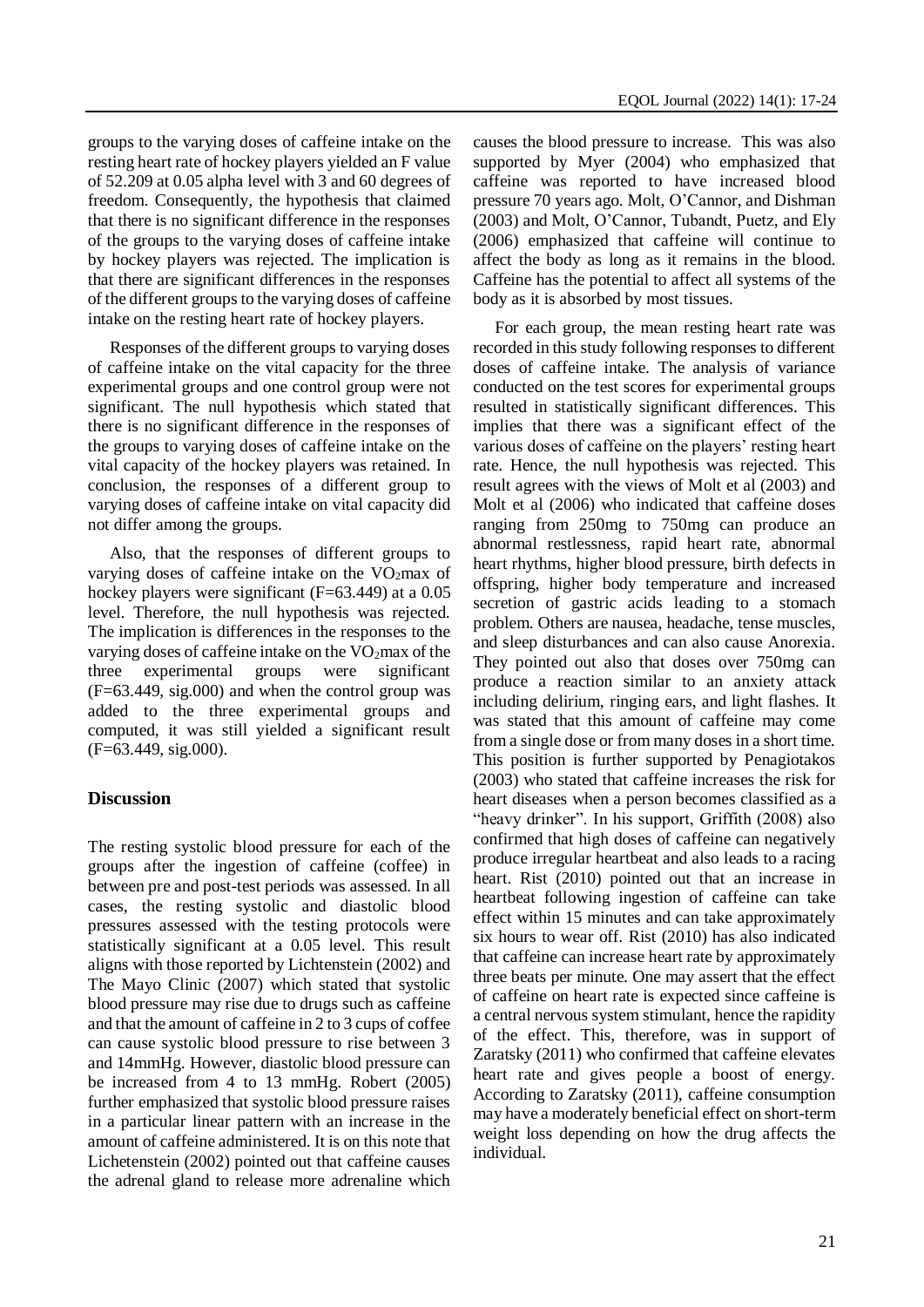The result of the analysis of variance in respect of vital capacity led to the acceptance of the null hypothesis since there was no significant difference in the responses of the players to the varying doses of caffeine intake. This was confirmed by Wilcox (1985) who indicated that individuals vary in their responses due to subtle differences in physiology and body chemistry. He further added that chronologically, ingesting caffeine before exercise in an aerobic training program may enhance the fatreducing effects of exercise. In their opinion, George et al (2005) have stated that caffeine works through several mechanisms, and has weak diuretic effects and these effects depend on the individual. The present result is, however, at variance with the contention of Iyawe, Igweh, Orie, and Umapathy (1999) and Sokman et al (2008) who reported that caffeine ingestion stimulates bronchodilator of alveoli as well as the respiratory system.

The result of the analysis of variance led to the rejection of the null hypothesis concerning  $VO<sub>2</sub>max$ . The result implies that there was a significant difference in the responses of the different groups to varying doses of caffeine intake on  $VO<sub>2</sub>max$  of hockey players. This shows that the caffeine the players ingested increased the amount of their oxygen consumption during exercise. This is in line with Bahia et al (2006) submission that caffeine has frequently been used acutely, previously for physical exercise, intending to delay fatigue and consequently improve performance, especially in endurance activities such as hockey playing. Palusca (2003) and Jensen (2009) have revealed that caffeine improves athletes' endurance in sports where long-term stamina is needed; it plays physical as well as psychological roles in the performance of an athlete. Graham (2001) in his contribution said that caffeine ingestion improves performance during short-term exercise lasting approximately 5minutes at 90 to 100 percent of maximum oxygen uptake in the laboratory.

#### **Conclusion**

The results of this study showed that there were statistically significant differences in the player's responses to caffeine intake on the resting systolic blood pressure, resting diastolic blood pressure, resting heart rate, and maximum oxygen consumption (VO2max) among hockey players. No significant difference was recorded in the response to caffeine intake on the vital capacity of the hockey players. These observed differences were not recorded for the

control group regarding their physiological responses.

The results of the present study have proved that caffeine ingestion could favorably and significantly alter the physiological variables of hockey players within one hour of intake. Since the results of the control group did not show favorable alterations, it implies that caffeine (coffee) ingestion caused these favorable alterations (results) for the experimental groups. Based on the results of the present study where four (4) out of the five (5) hypotheses were rejected, it follows that those physiological variables that were altered outweighed those not altered or improved upon. Specifically, although each of the three various doses (260mg,520mg, and 780mg) was able to effect significant physiological positive changes, a dose of 260mg was spotted as the best dosage for effective physiological improvements in hockey performance.

#### **Recommendations**

Based on the findings of this study, the following recommendations were made:

- 1) Although, the ingestion of certain doses of caffeine is efficacious; there is a need for players to avoid short-cut approaches to enhance performance, rather they should train and work hard by considering a well-balanced and varied diet daily to support their scientific training efforts to earn success in sports engagements.
- 2) Coaches/trainers should lead their players to be aware of the physiological implications of the use of caffeine as an ergogenic aid in sports.

#### **References**

- Agwubike, E.O. (2005). Physiology of muscular activities: Theory through question-and-answer approach. (Second edition). Benin City: Osasu Publishers.
- Archna, S. & Jaspal. S.S. (2008). The effect of different dosages of caffeine on isometric strength and isometric endurance. *Journal of Exercise Physiology, 12*(6), 34- 43.
- Armstrong, L.E. (2002). Caffeine, body fluid-electrolyte balance and exercise performance. *International Journal of Sport Nutrition and Exercise Metabolism, 12*, 189-206.
- Bahia, S., Fernandez de Aguiar,P., Lopez, A.C., Barreto, G., Siquiera, A.V., Gualberto, H.M., Martin, E.H., & Radler de Aquino, F. (2006). Effects of caffeine (3mg) on maximal oxygen consumption plasmatic lactate and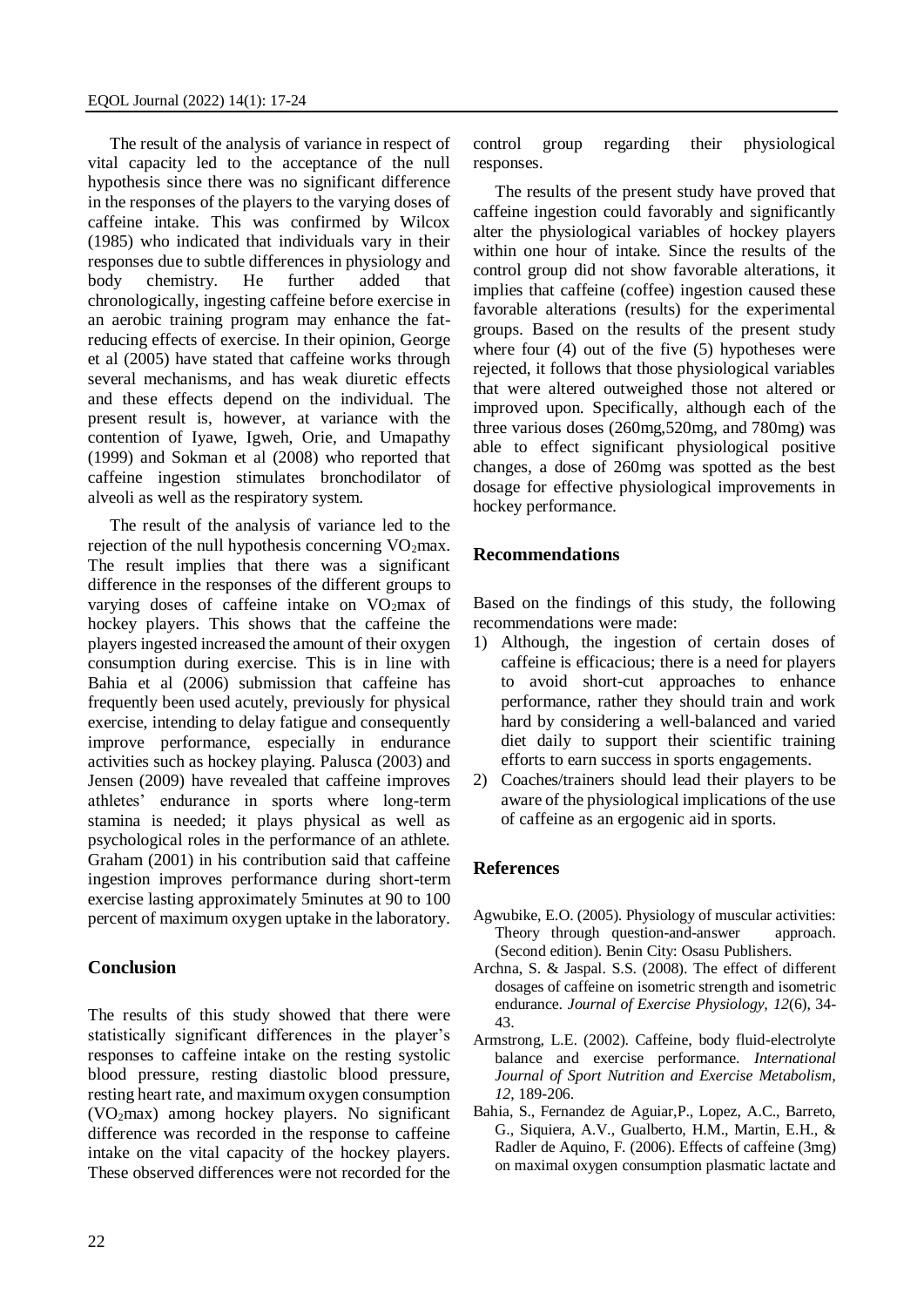reaction time after maximum effort. *International Journal of Sports Science. 2*(5), 42-52*.*

- Basset, D.R., & Howley, E.T. (2000). Limiting factors for maximum oxygen uptake and determinants of endurance. *Journal of Neurophysiol*ogy, *59*(6), 1936- 1940.
- Bishop, D. (2010). Dietary supplements and team-sport performance. *Sports Medicine, 40*(12), 995-1017.
- Farag, N., Whitsett, T., Mckey, E., Wilson, M., Vincent, A., Everson-Rose., & Lovallo, W. (2010). Caffeine and blood pressure response: Sex, age and hormonal status. *Journal of Women's Health, 19*, 1171-1176*.*
- George, R. B; Light, R. W; Matthey, R.A. & Matthey, M.A. (2005). Clinical pulmonary function testing, exercise testing and disability evaluation in chest medicine*: Essentials of Pulmonary and Critical Care Medicine* (5th edition), *51*(6), 665-667.
- Graham, T.E. & Spriet, L.L. (1991). Performance and metabolic response to a high caffeine dose during prolonged exercise. *Journal of Applied Physiology*, *71*(6), 2292-2298.
- Graham, T.E. (2001). Caffeine and exercise: Metabolism, endurance and performance. *Journal of Sports Medicine, 31*(11), 785 – 807.
- Grobbee, D., Rimm, E., Giovannucci, E., Colditz, G., Stampfer, M., & Willett, W. (1990). Coffee, caffeine and cardiovascular disease in men. *The New England Journal of Medicine, 323*, 1026-1032.
- Glynn, A.J, & Fiddler, H. (2009). Introduction to exercise physiology in the physiotherapist's pocket guide to exercise: assessment, prescription and training. *Elsevier Health Sciences*, 1-11.
- Griffith, D (2008). Energy drinks make caffeine the drug of choice Among California youth. [http://search.Ebscohost.com/login.](http://search.ebscohost.com/login) Aspx? Direct = true & db = nth & AN = ZW62 W663951. Retrieved June, 5 th 2020.
- Heart Rate Monitor and Chest Transmitter, (2003). K901B, UK.Lloyds Pharmacy Limited Coventry CV2 2TX. [www.lloydspharmacy.com.](http://www.lloydspharmacy.com/)
- Iyawe, V. I., Igweh, J.C., Orie, N.N. & Umapathy, E. (1990). Time course and bronchodilator effect of caffeine in young Nigerians. *Nigeria Journal of Physiological Science.6*, 50-56.
- Jensen, C.D. (2009). Caffeine and athletic performance. [http://www.Star.com/caffeine,htm.](http://www.star.com/caffeine,htm) Retrieved 23rd March, 2020.
- Koen, A.P.L., HonKemper, M.H.G & Piet Rispen's, P.S.M. (2001). Reliability of the Groningen fitness test for the elderly, *Journal of Aging and Physical Activity,* 9, 194-212.
- lancu, I., Olmer, A., & Strous, J. (2007). Caffeienism: History, clinical features, diagnosis and treatment. In Smith, B.D; Gupta, U & Gupta, B.S. (Eds), Caffeine and activation theory: effects on health and behavior. CRC Press 331-344. Retrieved 1st March, 2020.
- Leonard, T., Watson, R.R., & Mohs, M.E. (1987). The effects of caffeine on various body system: A review. *Journal of American Diet Association, 87*, 1048-1053*.*
- Lichtenstein, A.H. (2002). Caffeine's effect on blood pressure. WebMD Health News Archive. http://www.Webmd.com/www/default.htm.Retrieved 5<sup>th</sup> March, 2020.
- McDaniel, L.W., McIntire, K., Streitz, C., Jackson, A. & Gaudet, L. (2010). The effects of caffeine on athletic performance *College Teaching Methods & Styles Journal, 6*(1) 33.
- Molt, R.W., O'Cannor, P.J., & Dishman, R.K. (2003). Effect of caffeine on perception of leg muscle pain during moderate-intensity cycling exercise. *Journal of Pain, 4*, (6)*,* 316-321.
- Molt, R.W., O'Cannor, P.J., Tubandt, L., Puetz, T., & Ely, M.R. (2006). Effect of caffeine on leg muscle pain during cycling exercise among female. *Medicine and Science in Sports and Exercise, 38*(3), 598-604.
- Myers, M. C. (2004). Effects of caffeine on blood pressure beyond laboratory. [http://hyper.ahaj](http://hyper.aha/)ournals.org/cgi/content/full/43/4/724. [www.natural-pain–relief.guide.com/Caffeine-high](http://www.natural-pain–relief.guide.com/Caffeine-high-)blood-pressure.htm. Retrieved 26<sup>th</sup> May, 2020.
- Olbrantz, S., & Peterson, M. (2007). Caffeine and college: The perceived effects of caffeine on heart rate and alertness. UW-L *Journal of Undergraduate Research, 14*(4), 125-132.
- Palusca, S.A. (2003). Caffeine and exercise*. Current Sports Medicine Report,* 4:213-219.
- Penagiotakos, D. B., Pitsavos, C., Chrysohoau, L., Kokkinos, P., Toutouzas, P., & Stefanadis, C. (2003). The J-Shape effect of coffee consumption on the risk of developing acute coronary syndrome: The CARDIO2000 case-control study. *The Journal of Nutrition, 133*, 3228-3232.
- PotterHead, S. N. (2008). Caffeine-Nursing Research. [http://nursing](http://nursing/) Crib.com/news-blog/caffeine nursing research-chapter-1of-5/print. Retrieved June 18<sup>th</sup>, 2020.
- Roberts, A.J; de Jonge-Levitan, L; Parker, C.C & Greenway, F. (2005). The effect of an herbal supplement containing black tea and caffeine on metabolic parameters in humans. *Alternative medicine Review, 10*(4): 321-325.
- Rist, J. A. (2010). *Caffeine and Athlete*. Washington: Rice University.
- Sokman, B., Armstrong, L.E., Kreamer, W.J., Casa, D. J., Daas, J.C., Judelson, D.A., & Maresh, C. M. (2008). Caffeine use in sports: Considerations for the athletes. *Journal of Strength Conditioning Research, 22*, 978- 986.
- The Mayo Clinic (2007). Food and Nutrition: How much caffeine is in your daily habit? Mayo Clinic, www.mayoclinic.com/health/caffeine/AN01211.
- Wallman, K.E., Goh, J.W., & Guelfi, K.J. (2010). Effects of caffeine on exercise performance in sedentary females. *Journal of Sports Science and Medicine* 9, 183-189.